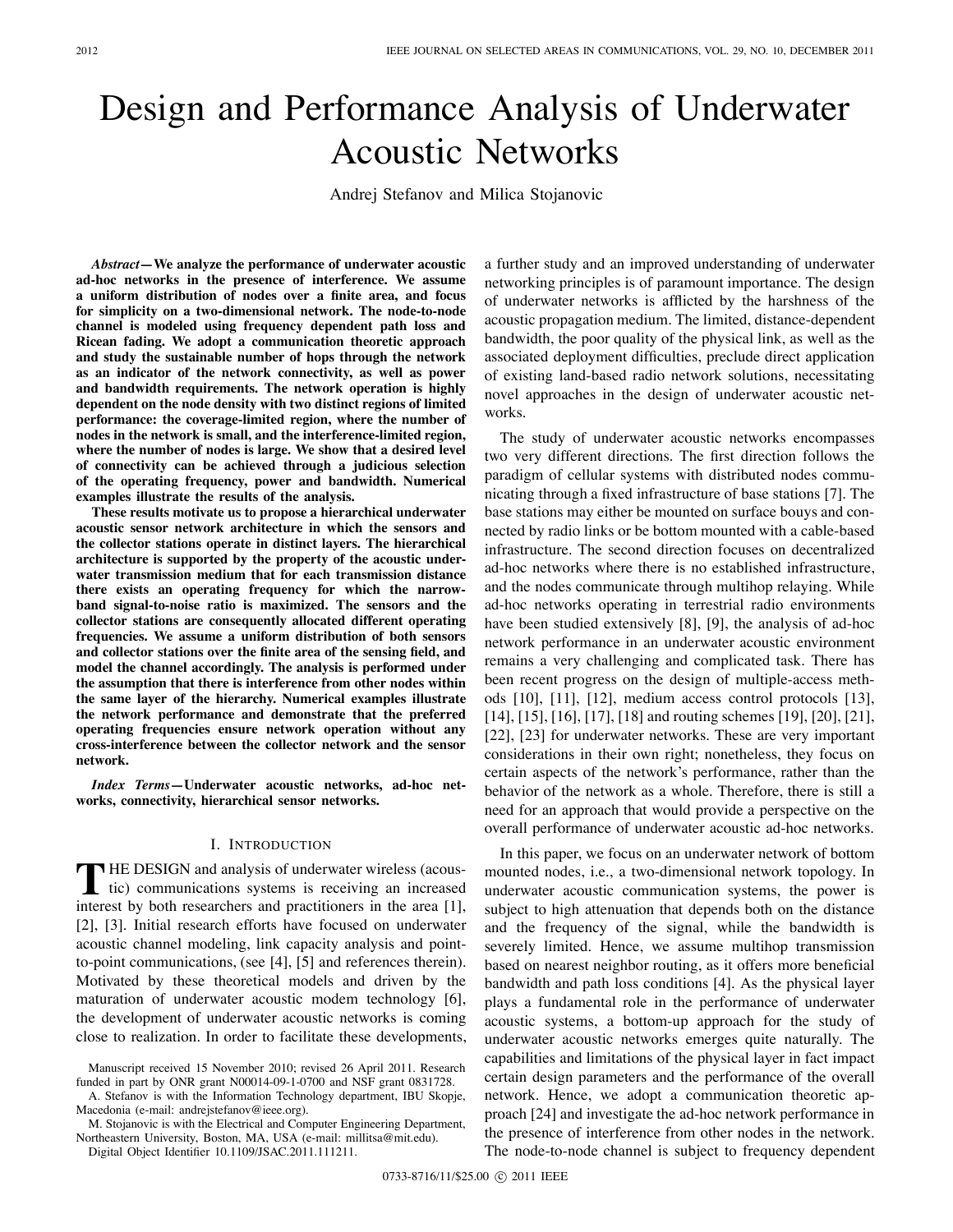path loss and is modeled as Ricean fading [25], [26]. We focus on the interdependence between the sustainable number of hops in the network, as an indicator of network connectivity; end-to-end frame error probability, power, and bandwidth allocation. Our study reveals that the network operation is highly dependent on the node density with two distinct regions of limited performance: the coverage-limited region, where the number of nodes in the network is small, and the interferencelimited region, where the number of nodes is large.

We also introduce a hierarchical sensor network architecture in which the sensors and collector stations operate in distinct layers. The architecture is motivated by the properties of acoustic propagation. Namely, it exploits the frequencydependent attenuation, which implies that for each transmission distance, there exists an operating frequency for which the narrow-band signal-to-noise ratio is maximized. Multihop communications are established in the context of a data gathering protocol which conveys the information from the sensors to the collectors. As the distance between the sensors is shorter than the distance between the collectors, the sensor-to-sensor transmissions are allocated a higher operating frequency than the collector-to-collector transmissions. The orthogonality in the frequency domain guarantees that the sensor-to-sensor transmissions will not create interference for the collector-tocollector transmissions and vice versa.

We emphasize that in addition to the choice of communication architecture, the actual network design will be largely driven by the trade-offs between node costs, endurance, and sensor performance. Potential applications could include target tracking by a sensor field, submarine detection, mine countermeasures, etc., as discussed, e.g., in [3] and references therein.

The paper is organized as follows. Section II describes the underwater acoustic propagation model. The analysis of underwater acoustic ad-hoc networks is discussed in Section III. Section IV introduces the hierarchical sensor network architecture. Numerical results are presented in Section V. Section VI concludes the paper.

## II. UNDERWATER ACOUSTIC ATTENUATION AND NOISE

Underwater acoustic communication channels are characterized by a path loss that depends not only on the distance between the transmitter and the receiver, as is the case in many other wireless channels, but also on the signal frequency. The absorption loss increases with frequency, as well as with distance and limits the practically usable bandwidth. In this Section, we briefly overview the salient characteristics of acoustic propagation. A reader familiar with these aspects may wish to skip to the next Section.

## *A. Attenuation*

Attenuation, or path loss, that occurs in an underwater acoustic channel over a distance  $d$  for a signal of frequency  $f$ , is given by

$$
A(d, f) = A_0 d^{\kappa} a(f)^d \tag{1}
$$

where  $A_0$  is a unit-normalizing constant that includes fixed losses,  $a(f)$  is the absorption coefficient and  $\kappa$  is the spreading factor. In the case of practical spreading  $\kappa = 1.5$ . The

Fig. 1. The absorption coefficient  $a(f)$  given in dB/km for the signal frequency  $f$  in kHz.

absorption coefficient can be expressed empirically, using Thorp's formula which gives  $a(f)$  in dB/km for f in kHz as [27]

$$
10\log a(f) = \frac{0.11f^2}{1+f^2} + \frac{44f^2}{4100+f^2} + \frac{2.75f^2}{10^4} + 0.003.
$$
 (2)  
This formula is generally valid for frequencies above a few

hundred Hz. It is reproduced in Figure 1.

# *B. Noise*

The ambient noise in the ocean can be modeled using four sources: turbulence, shipping, waves and thermal noise. Most of the ambient noise sources can be described by Gaussian statistics and a continuous power spectral density (p.s.d.). The following empirical formulae give the power spectral densities of the four noise components in dB re  $\mu$  Pa per Hz as a function of frequency in kHz [27]

$$
10 \log N_{\rm t}(f) = 17 - 30 \log f,
$$
  
\n
$$
10 \log N_{\rm s}(f) = 40 + 20(s - 0.5) + 26 \log f
$$
  
\n
$$
-60 \log(f + 0.03),
$$
  
\n
$$
10 \log N_{\rm w}(f) = 50 + 7.5\sqrt{w} + 20 \log f
$$
  
\n
$$
-40 \log(f + 0.4),
$$
  
\n
$$
10 \log N_{\rm th}(f) = -15 + 20 \log f
$$
  
\n(3)

where s is the shipping activity factor,  $0 \leq s \leq 1$ , and w is the wind speed in m/s. The overall p.s.d. of the ambient noise is

$$
N(f) = N_{\rm t}(f) + N_{\rm s}(f) + N_{\rm w}(f) + N_{\rm th}(f). \tag{4}
$$

#### III. UNDERWATER ACOUSTIC AD-HOC NETWORKS

We analyze the performance of underwater acoustic adhoc networks, where the nodes communicate with each other without the presence of a central authority, under the constraint that a certain quality-of-service level, represented by a maximum allowed end-to-end frame error probability, needs to be maintained. In particular, we find that the network connectivity, in terms of the sustainable number of hops,

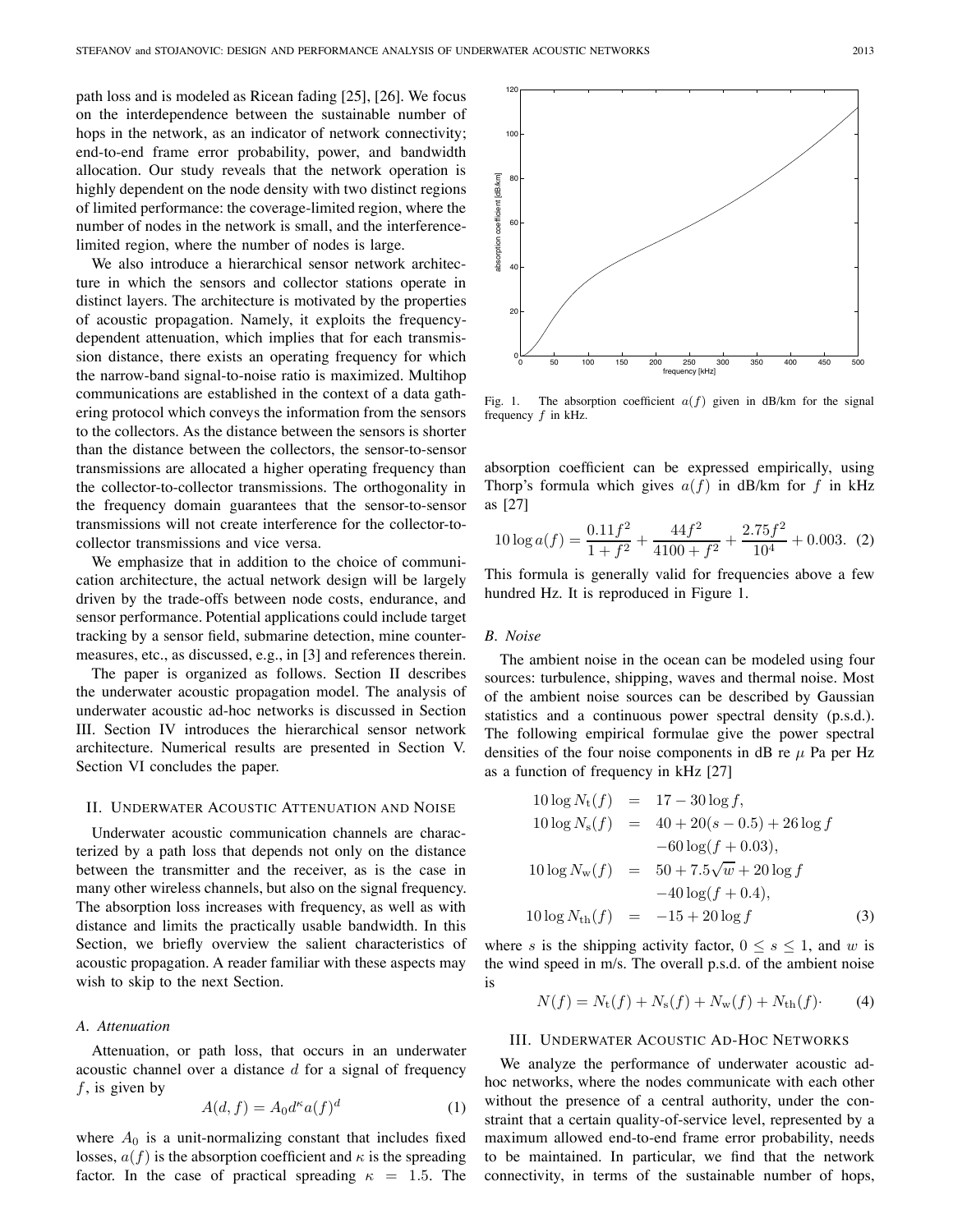

Fig. 2. A network with uniformly distributed nodes.

can be compromised by coverage, when the node density is too small, and by interference, when the node density is too high. Moreover, the range of node densities that support full connectivity depends on the choice of the transmit power and the operating frequency.

#### *A. Network Topology*

We focus on a two-dimensional network geometry,<sup>1</sup> and consider a network of bottom mounted nodes. Let the area of the network be a circle of radius  $r$ . We assume a uniform distribution of nodes in the network as depicted in Figure 2. Given the number of nodes in the network,  $N$ , and the area of the network, A, the density of the network is

$$
\rho = \frac{N}{\mathcal{A}}.\tag{5}
$$

Given the uniform node distribution, the distance between the nodes is

$$
d = \frac{c}{\sqrt{\rho}}\tag{6}
$$

where  $c$  is a constant that depends on the node placement (grid pattern). Without the loss of generality, we let  $c = 1$ .

We assume multihop transmission based on nearest neighbor routing. This is an energy saving strategy, hence it may be attractive for networks with battery-powered nodes. The analysis is performed under the assumption that the route discovery phase between the source and the destination has been successful. Further discussion regarding route discovery and the exchange of control messages may be found in [24] and references therein. As the longest multihop route in the network is along the diameter of the network,  $\overline{D} = 2\sqrt{A/\pi}$ , the maximum number of hops is

$$
n_h^{\text{max}} = \frac{D}{d} = \frac{2}{\sqrt{\pi}} \sqrt{N}.
$$
 (7)

Let the average number of hops for a multihop route be  $\overline{n}_h$ . As long as the probability distribution of the number of hops is symmetric, that is, as long as very long and very short routes

<sup>1</sup>Note that the approach can be readily extended to a three-dimensional topology.



Fig. 3. Interference model. The black circles indicate nodes that are transmitting at the same time and on the same frequency as the source node (interfering nodes).

are much less likely than routes with an average number of hops, we have that [24]

$$
\overline{n}_h = \frac{n_h^{\text{max}}}{2} = \sqrt{\frac{N}{\pi}}.\tag{8}
$$

# *B. Interference Model*

In order to illustrate the effect of interference, we focus on a single transmission from a source node to a destination node, as depicted in Figure 3. We impose a protocol constraint: no nodes that are at the same distance from the destination node as the source node are allowed to transmit in the same time slot and in the same frequency band as the source during the source node's transmission.

The remaining nodes that may interfere with the source's transmission are organized in tiers. Assuming a hexagonal grid as an approximation of the network topology, there will be at most 12 interfering nodes in tier 1, 18 interfering nodes in tier 2, etc. A scenario where all the nodes in the network transmit at the same time is unrealistic, as some nodes will be receiving while others transmit. Figure 3 depicts a scenario where a half of the nodes in tier 1 and a third of the nodes in tier 2 transmit at the same time and in the same frequency band as the source, thus creating interference. Assuming that all the nodes transmit with some constant p.s.d. S, the combined interference from the nodes in the first and second tier is

$$
I(f) \approx \frac{c_1 S}{A(2d, f)} + \frac{c_2 S}{A(3d, f)}
$$
(9)

where  $c_1 \leq 12$  and  $c_2 \leq 18$  are constants indicating the number of interfering nodes in tiers 1 and 2 respectively. In number of interfering nodes in tiers 1 and 2, respectively. In the example presented in Figure 3, we have  $c_1 = c_2 = 6$ . As there are multiple interfering nodes in the network, we assume that the interference is Gaussian with p.s.d.  $I(f)$ .

Using the attenuation  $A(d, f)$ , the noise p.s.d.  $N(f)$  and the interference p.s.d.  $I(f)$ , we can evaluate the signal to interference plus noise ratio (SINR) observed over a distance  $d$ , as shown in Figure 4. We observe that there is a preferred operating frequency,  $f_o(d)$ , which depends on the distance, d.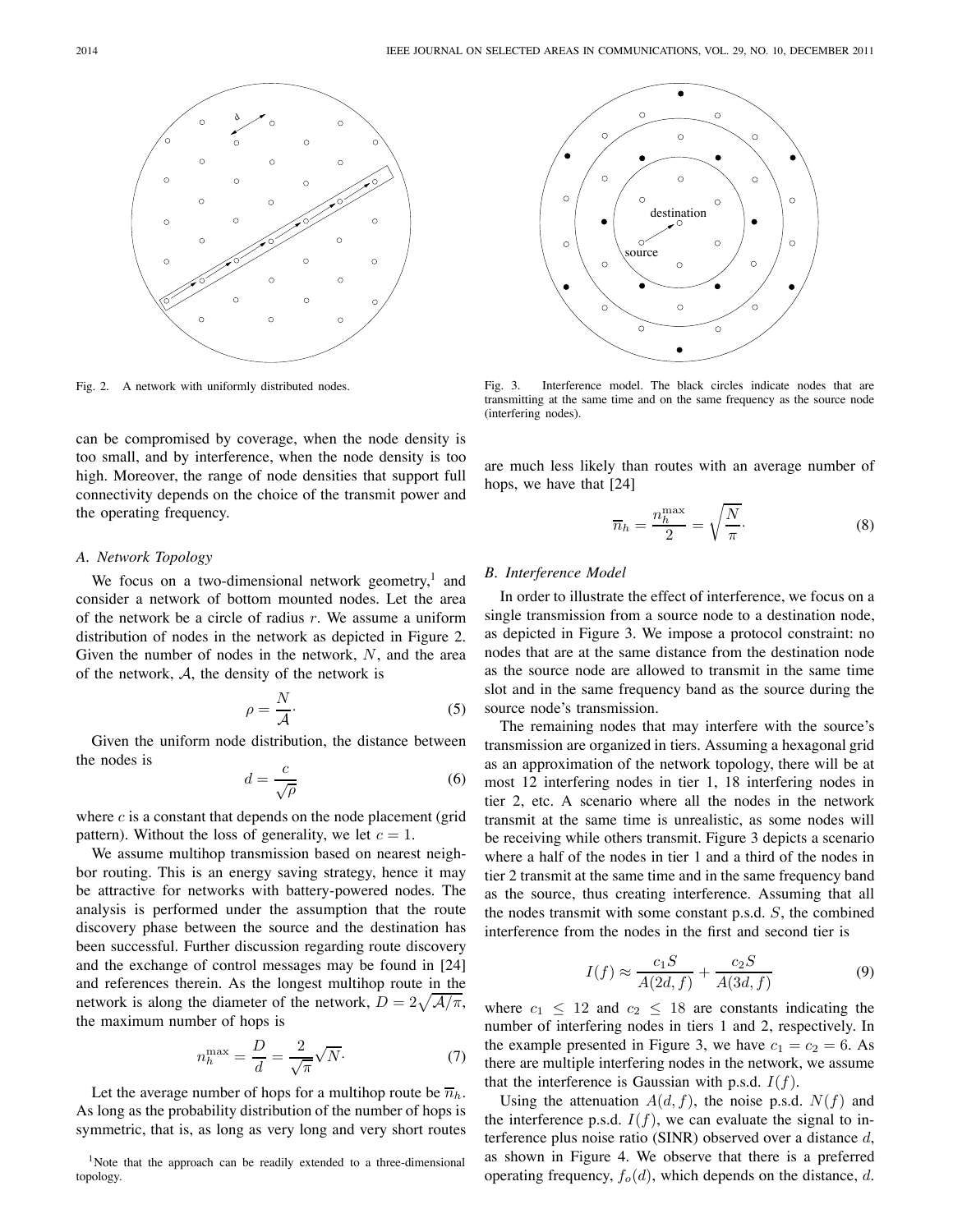

Fig. 4.  $[A(N + I)]^{-1}$  for various distances d. The transmit p.s.d. is  $S = 150$  dB re  $\mu$  Pa per Hz. The spreading factor is  $\kappa = 1.5$ .



Fig. 5. Operating frequency  $f_o(d)$  vs. distance for transmit p.s.d. of  $S = 150$  dB re  $\mu$  Pa per Hz. The spreading factor is  $\kappa = 1.5$ .

The factor  $[A(d, f)(N(f) + I(f))]^{-1}$  is maximized at this frequency. Figure 5 presents this preferred operating frequency as a function of the distance, given a transmit p.s.d. level<sup>2</sup> of  $S = 150$  dB re  $\mu$  Pa per Hz for f in kHz, while Figure 6 presents this preferred operating frequency as a function of the transmit p.s.d. for various distances.

#### *C. Multihop Transmission*

We assume a simple demodulate-and-forward relaying strategy. The end-to-end frame error probability (FEP) for a multihop route with  $n_h$  hops is given by

$$
p_{\text{route}} = 1 - (1 - p_b)^{Ln_h} \tag{10}
$$

where  $p_b$  denotes the bit error probability of a single node-tonode link, and  $L$  denotes the frame size in bits.

<sup>2</sup>Note that an acoustic signal propagates as a pressure wave whose level is commonly measured in dB relative to 1  $\mu$  Pa.



Fig. 6. Operating frequency  $f<sub>o</sub>(d)$  with interference vs. transmit p.s.d. for various distances. The spreading factor is  $\kappa = 1.5$ .

We consider the network quality-of-service in terms of the maximum allowed end-to-end route FEP, i.e., we require that  $p_{\text{route}} \leq p_{\text{route}}^{\text{max}}$ . Let the number of hops that can be sustained by the network, i.e., the number of hops that can satisfy the maximum end-to-end route FEP, be denoted by  $n_{\rm sh}$ . From Eq. (10), it follows that  $n_{\rm sh}$  can be calculated as

$$
n_{\rm sh} = \frac{1}{L} \frac{\log(1 - p_{\rm route}^{\rm max})}{\log(1 - p_b)} \approx \frac{1}{L} \frac{p_{\rm route}^{\rm max}}{p_b}.
$$
 (11)

While the analysis does not consider it explicitly, we note that in practice  $n_{\rm sh}$  and  $n_h^{\rm max}$  are chosen as nearest integers.

Without the loss of generality, we focus on uncoded BPSK transmission. Under the assumption of a Ricean fading model for the node-to-node channel [25], [26], and assuming that perfect channel state information is available at the receiver, the bit error probability<sup>3</sup> can be upper bounded as  $[29]$ 

$$
p_b \le \frac{1+\mathcal{K}}{1+\mathcal{K} + \gamma(d,f)} \exp\left(-\frac{\mathcal{K}\gamma(d,f)}{1+\mathcal{K} + \gamma(d,f)}\right) \tag{12}
$$

where K denotes the Ricean fading factor and  $\gamma$  denotes the SINR. We assume that the attenuation, noise and interference are constant over the operational bandwidth  $B$ , so that the SINR can be calculated at the operating frequency  $f_o(d)$  as

$$
\gamma(d, f_o) = \frac{P}{A(d, f_o)(N(f_o) + I(f_o))B}.
$$
 (13)

Evaluating the SINR at  $f<sub>o</sub>(d)$  maximizes the SINR in Eq. (13), minimizes the node-to-node bit error probability  $p_b$  in Eq. (12), and consequently maximizes the sustainable number of hops  $n_{\rm sh}$  in Eq. (11).

The frequency-nonselective assumption is a suitable approximation for systems with narrow bandwidth. It can also be extended to wideband multi-carrier communication systems, such as OFDM [30]. In that case, the operating frequency,  $f<sub>o</sub>(d)$ , would describe the performance on one of the carriers. The performance on the other carriers would correspond

<sup>&</sup>lt;sup>3</sup>Note that an illustration of the bit error probability for a Ricean fading channel with various fading factors  $K$  can be found in [29], Figure 13.7, p. 702.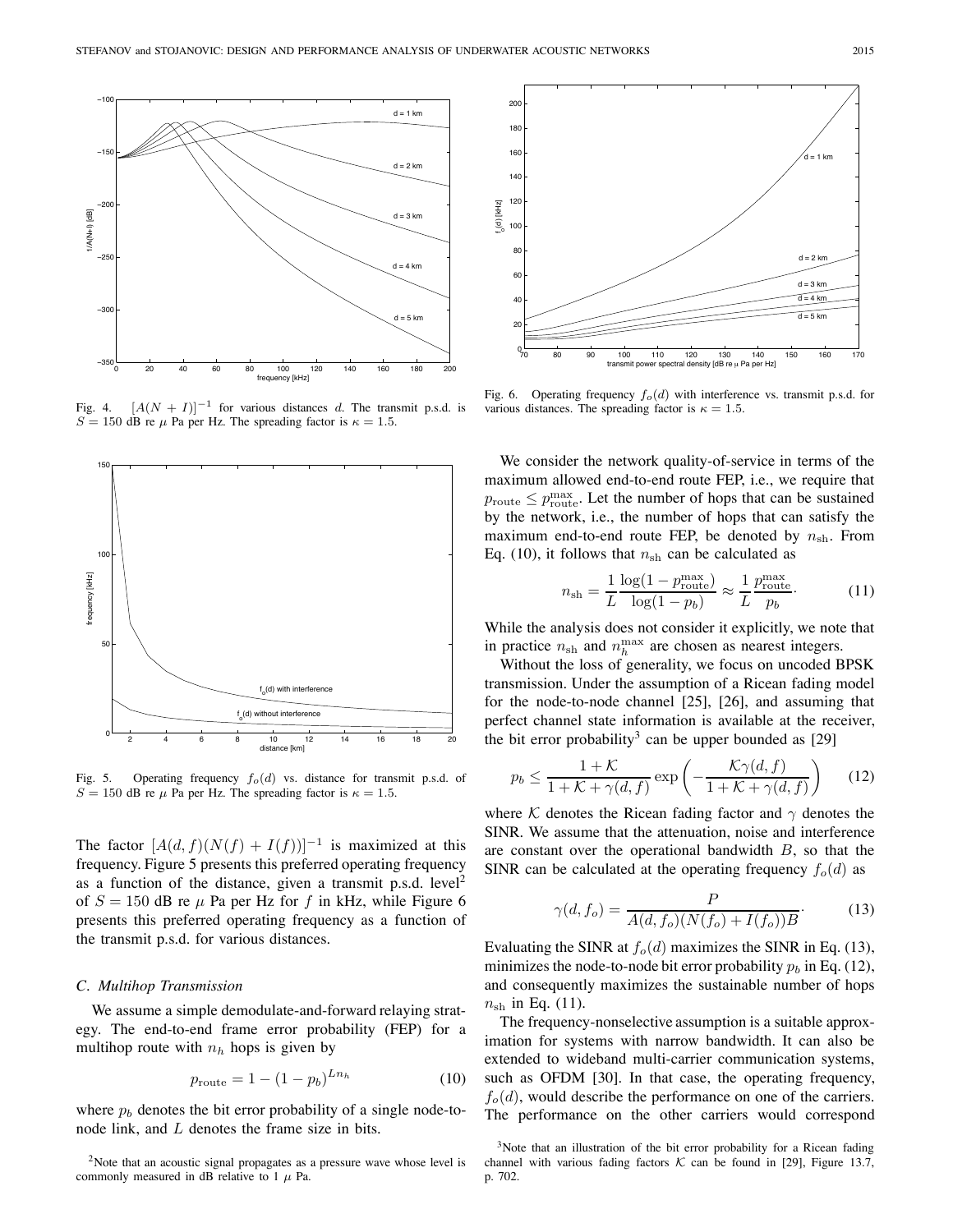

Fig. 7. Data gathering protocol.

to the frequency  $f<sub>o</sub>(d)$  shifted by multiples of subcarrier separation  $\Delta f$ .

# IV. HIERARCHICAL SENSOR NETWORK ARCHITECTURE

The findings of Section III, motivate a hierarchical underwater acoustic sensor network architecture in which the sensors and the collector stations operate in distinct layers. The bottom mounted sensors constitute the first layer in the architecture. The sensors are organized into disjoint cells, as illustrated in Figures 8 and 9. The sensors in each cell communicate their information utilizing multihop relaying to the collector station located at the center of the cell. The collector stations (collectors), which are also bottom mounted, form the second layer in the hierarchical architecture. The collectors similarly utilize multihop relaying to transmit their respective information to the central collector. As the distance between the sensors is shorter than the distance between the collectors, the sensor-to-sensor transmissions are allocated a higher operating frequency than the collector-to-collector transmissions.

## *A. Data Gathering Protocol*

Both the sensors and the collectors utilize the same data gathering protocol. We consider two versions of the protocol and describe it in terms of sensor-to-sensor transmissions to the collector.

*1) Protocol 1:* The protocol is illustrated in Figure 7. The sensors closest to the collector transmit their information first in a single-hop transmission to the collector. The sensors that are two hops away transmit next through a two-hop route to the collector and so on. As they need to relay the data, the sensors closer to the collector can take advantage of the established route and transmit again. For example, Figure 7 shows sensors that are three hops away from the collector. They establish three-hop routes. The other sensors in the route, that are within two hops and a single hop from the collector, take advantage of the established route and send new information to the collector.

We note that spatial reuse of the bandwith is possible, so that there can exist multiple routes to the same collector. Of course, this leads to interference among transmissions utilizing the same time slot and the same bandwidth [28].

*2) Protocol 2:* The second data gathering protocol is a simplified version of the protocol described above. In this case, the sensors still utilize multihop transmissions; however, all sensors that are within the collector's cell transmit only once to the collector. In other words, sensors closer to the collector that are part of a multihop route for a sensor that is farther



Fig. 8. Network of collector stations.

away from the collector only act as relays and do not transmit new information to the collector.

## *B. Collector Network Topology*

We consider a network of bottom mounted collectors that is set-up in a manner analogous to the original network structure. The network of uniformly distributed collectors is shown in Figure 8. Given the number of collectors in the network,  $K$ , and the area of the network, A, the density of the collectors in the network is  $\rho_c = \frac{K}{A}$ . For a uniform collector distribution,<br>the distance between the collectors is  $d_c = \frac{c}{A}$  where c is a the distance between the collectors is  $d_c = \frac{c}{\sqrt{\rho_c}}$ , where c is a constant that depends on the grid pattern. As before, without constant that depends on the grid pattern. As before, without the loss of generality, we let  $c = 1$ , and we assume multihop transmission based on nearest neighbor routing. As the longest multihop route in the network is along the radius of the network,  $r = \sqrt{\frac{\mathcal{A}}{\pi}}$ , the maximum number of collector-tocollector hops is  $n_c^{\text{max}} = \sqrt{\frac{K}{\pi}}$ . The average number of hops<br>for a multihon route across the collectors is denoted by  $\overline{n}$ . for a multihop route across the collectors is denoted by  $\overline{n}_c$ , and we have that  $\overline{n}_c \lesssim \delta n_c^{\text{max}} = \delta \sqrt{\frac{K}{\pi}}$ , where  $\delta$  is a constant that depends on the data gathering protocol. For example, in the case of protocol 1,  $\delta = \frac{1}{2}$ ; in the case of protocol 2,  $\delta = \frac{2}{3}$ .

# *C. Sensor Network Topology*

We consider a network of bottom mounted sensors. We assume a uniform distribution of  $N$  sensors in the network. As there are K collectors, there are  $N_c = \frac{N}{K}$  sensors per collector as depicted in Figure 9. The coverage area (cell) collector, as depicted in Figure 9. The coverage area (cell) of each collector is  $A_c$ . Hence, the density of the sensors is  $\rho_s = \frac{N_c}{\mathcal{A}_c} = \frac{N}{\mathcal{A}} = \frac{1}{d_s^2}$ . Following the steps of Section IV-B, we obtain the maximum and the average number of sensorto-sensor hops as  $n_s^{\text{max}} = \frac{1}{\sqrt{\pi}} \sqrt{\frac{N}{K}}$ , and  $\overline{n}_s \lesssim \delta n_s^{\text{max}}$ , respectively tively.

## *D. Multihop Transmission*

We assume that both the sensor network and the collector network utilize uncoded BPSK transmission with a simple demodulate-and-forward strategy employed by the relays. Assuming the interference model presented in Section III-B and following the approach described in Section III-C, the number of hops that can be sustained by the network can be calculated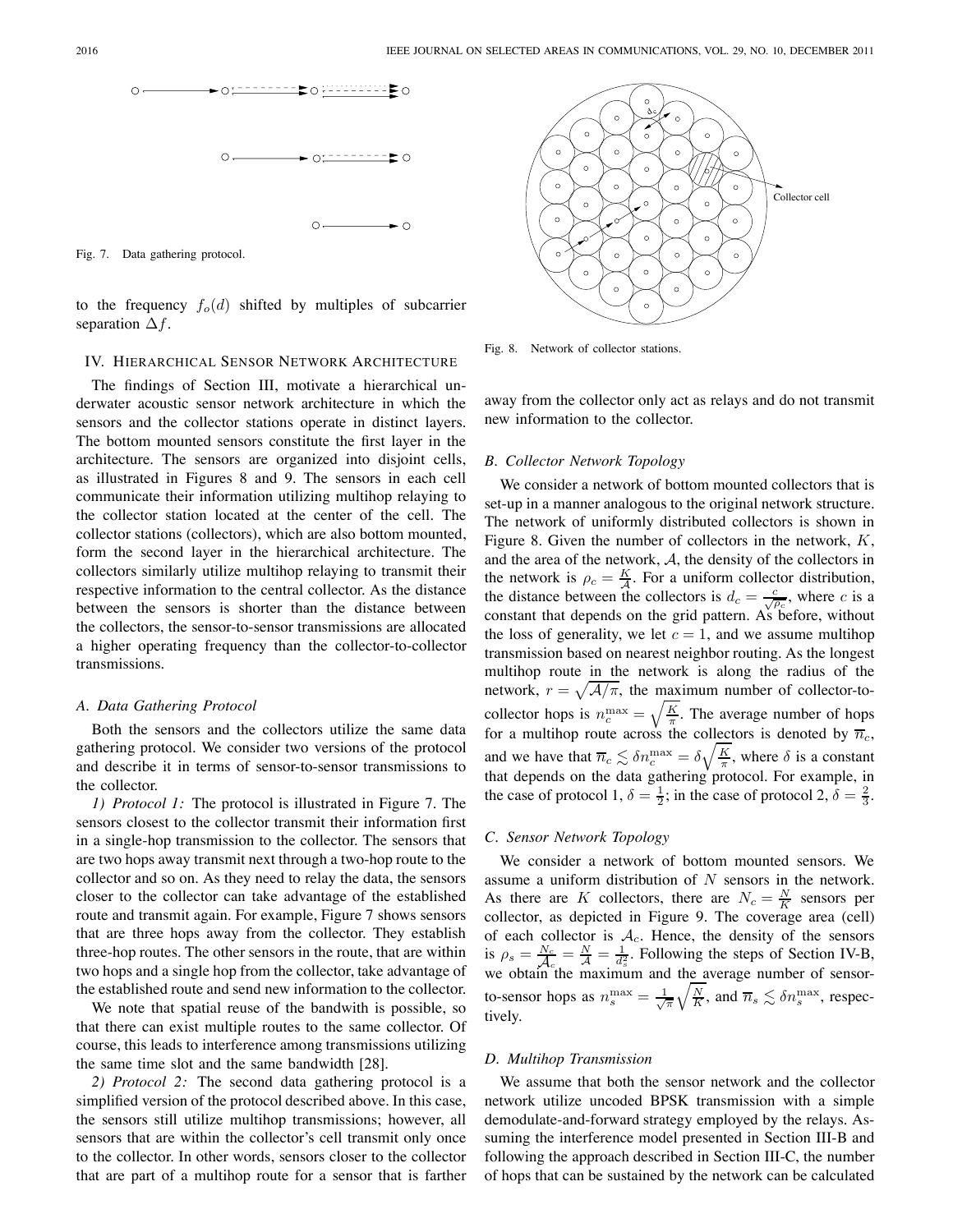

Fig. 9. A collector's cell contains  $N_c = \frac{N}{K}$  sensors.

as,  $n_{\rm sh} \approx (1/L)(p_{\rm route}^{\rm max}/p_b)$ , where the bit error probability,<br>*n*<sub>i</sub> is upper bounded by Eq. (12) and the SINR is given by  $p<sub>b</sub>$ , is upper bounded by Eq. (12) and the SINR is given by Eq. (13). We note that while not considered explicitly in the analysis, in practice,  $n_{\rm sh}$ ,  $n_c^{\rm max}$ , and  $n_s^{\rm max}$  will be selected as nearest integers.

#### V. NUMERICAL RESULTS

In this section, we present numerical examples that examine the relationships between the sustainable number of hops, the end-to-end FEP, the signal power, and the bandwidth. We assume a circular network of area  $A = 1000$  km<sup>2</sup>, the attenuation model given in Eq. (1), and we neglect any fixed losses.<sup>4</sup> We assume Ricean fading for each node-to-node channel [25], [26], [29]. The Ricean fading factor is taken to be  $K = 10$ . The spreading factor is  $\kappa = 1.5$ , the shipping activity factor is  $s = 0.5$ , and we assume calm conditions, that is, the wind speed is  $w = 0$  m/s. The frame size is  $L = 100$  bits.

## *A. Ad-Hoc Network*

Figure 10 presents the sustainable number of hops for a target (maximum allowed) end-to-end FEP of  $p_{\text{route}}^{\text{max}} = 10^{-2}$ , bandwidth  $B = 4$  kHz and transmit power<br> $P = 140$  dB re  $\mu$  Pa. The nodes are able to adjust their  $P = 140$  dB re  $\mu$  Pa. The nodes are able to adjust their powers, so that the sustainable number of hops through the network never exceeds the maximum number of hops given in Eq. (7). The average number of hops given by Eq. (8) is also presented. We observe that when there are  $N \lesssim 30$ nodes, the network cannot provide connectivity. This is due to the fact that with so few nodes in the network, the nodes are too far apart to guarantee the required end-to-end FEP for the available transmit power. Hence, the network is coveragelimited. Contrary to this situation, when the number of nodes in the network is  $N \gtrsim 560$ , we observe that the network can no longer sustain routes with the maximum number of



Fig. 10. Sustainable number of node-to-node hops for a uniform network with Ricean fading. The area is  $A = 1000$  km<sup>2</sup>, the bandwidth is  $B = 4$  kHz, the transmit power is  $P = 140$  dB re  $\mu$  Pa.

hops. As we increase the number of nodes, while keeping the area of the network constant, the distance between the nodes decreases and the interference becomes stronger. Hence, the sustainable number of hops begins to decrease. We note, however, that even with  $N = 1000$  nodes in the network, the network can still maintain routes with an average number of hops. Nonetheless, the network is interference-limited. When the number of nodes in the network is between these values,  $30 \lesssim N \lesssim 560$ , the network can provide full connectivity and meet the target end-to-end EEP meet the target end-to-end FEP.

Figure 11 presents the sustainable number of hops for different values of the power. The required end-to-end FEP is  $10^{-3}$ . The bandwidth is  $B = 4$  kHz. When the power is  $P = 168$  dB re  $\mu$  Pa the network provides full connectivity for all values of  $N < 1000$ . If the power is decreased to  $P = 164$  or 160 dB re  $\mu$  Pa, the network becomes interference-limited when the number of nodes in the network is  $N \ge 700$  and  $N \ge 400$ , respectively. The corresponding operating frequency and the minimum transmit power needed to achieve full connectivity, i.e.,  $n_{\rm sh} = n_h^{\rm max}$ , are illustrated in Figure 12 in Figure 12.

Figure 13 depicts the sustainable number of hops for different values of the bandwidth. The required end-to-end FEP is  $10^{-3}$ . The power is  $P = 164$  dB re  $\mu$  Pa. We observe that the network behavior changes as we vary the bandwidth. For example, when the bandwidth is  $B = 1$  kHz the network provides full connectivity for all values of  $N < 1000$ . When the bandwidth is  $B = 2.5$  kHz, the network becomes interference-limited when the number of nodes is  $N \gtrsim 830$ . When the bandwidth is increased to  $B = 4$  kHz, the network becomes interference-limited when the number of nodes exceeds  $N \ge 700$ . Note that this behavior is not inherent to the channel, but is rather caused by the fact that we have used the same signal power in all three cases. In other words, while the signal power remains the same, the noise power increases with the increased bandwidth causing an overall degradation in the system performance.

<sup>4</sup>Inclusion of additional frequency independent losses, and an adjustment of the background noise level to suit a particular environement and provide the necessary SINR margins, will scale the results in absolute value, but will not alter the general behavior.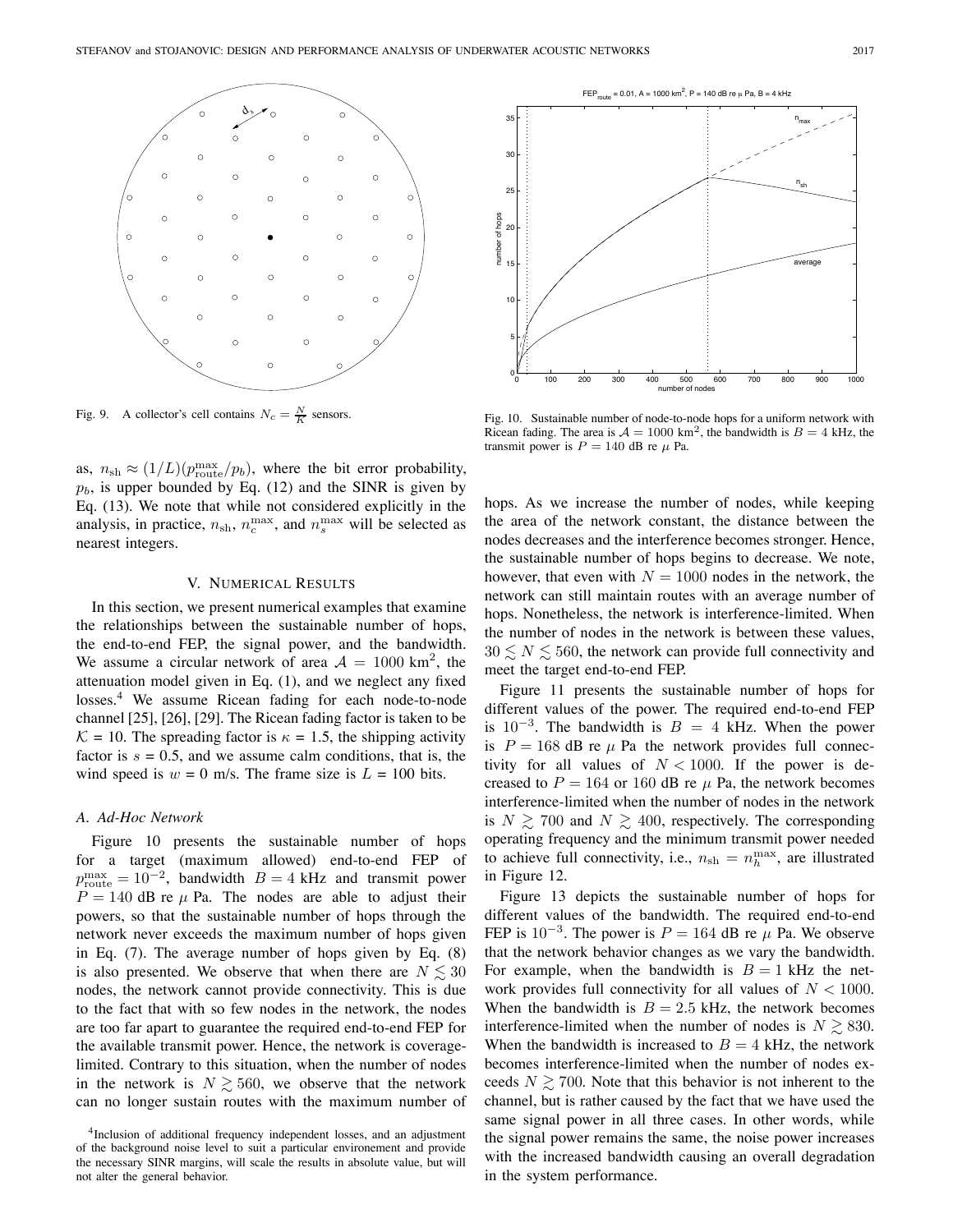

Fig. 11. Sustainable number of node-to-node hops for a uniform network with Ricean fading for various transmit powers. The area is  $A = 1000$  km<sup>2</sup>, the bandwidth is  $B = 4$  kHz.



Fig. 12. The operating frequency and transmit power for a uniform network with Ricean fading. The area is  $A = 1000 \text{ km}^2$ , the bandwidth is  $B = 4 \text{ kHz}$ .

Figure 14 presents the sustainable number of hops for various values of the maximum allowed end-to-end FEP and transmit power. The bandwidth is  $B = 4$  kHz. We observe that for a target end-to-end FEP of  $10^{-3}$  and  $P = 164$  dB re  $\mu$  Pa, the network becomes interference-limited when the number of nodes is  $N \gtrsim 700$ . In this case the nodes have sufficient transmit power so that the network does not become coveragelimited when the number of nodes is small. When the target end-to-end FEP is  $10^{-2}$  and  $P = 138$  dB re  $\mu$  Pa, the network can provide full connectivity when the number of nodes is between  $70 \le N \le 300$ . Above  $N \ge 300$  nodes, the network<br>becomes interference-limited. In contrast, when the number of becomes interference-limited. In contrast, when the number of nodes in the network is less than  $N \lesssim 70$  nodes, the network is coverage-limited is coverage-limited.

The sensitivity of the sustainable number of hops to the carrier frequency is addressed in Figure 15. The required endto-end FEP is  $10^{-3}$ , the bandwidth is  $B = 4$  kHz and the



Fig. 13. Sustainable number of node-to-node hops for a uniform network with Ricean fading for various bandwidths. The area is  $A = 1000$  km<sup>2</sup>, the transmit power is  $P = 164$  dB re  $\mu$  Pa.



Fig. 14. Sustainable number of node-to-node hops for a uniform network with Ricean fading for various end-to-end frame error probabilities and transmit powers. The area is  $A = 1000$  km<sup>2</sup>.

transmit power is  $P = 164$  dB re  $\mu$  Pa. We observe that when  $f<sub>o</sub>$  is chosen as the operating frequency, the network becomes interference-limited when the number of nodes is  $N \gtrsim 700$ . At this frequency, the transmit power is sufficiently high that the network is not coverage-limited even for a small number of nodes. If the carrier frequency is  $f_0 \pm 5$  kHz, the network becomes interference-limited when the number of nodes is  $N \gtrsim 650$  and coverage-limited when the number of nodes is  $N \lesssim 80$ . When the carrier frequency is  $f_0 \pm 8$  kHz, the changes in the operating regions of the network are more changes in the operating regions of the network are more pronounced. We observe that when the number of nodes is  $N \gtrsim 600$  nodes, the network becomes interference-limited. The network is also coverage-limited when the number of nodes in the network is  $N \lesssim 250$ . The network behaves in this way because a deviation from the preferred operating this way because a deviation from the preferred operating frequency  $f<sub>o</sub>$  causes the SINR to decrease, as depicted in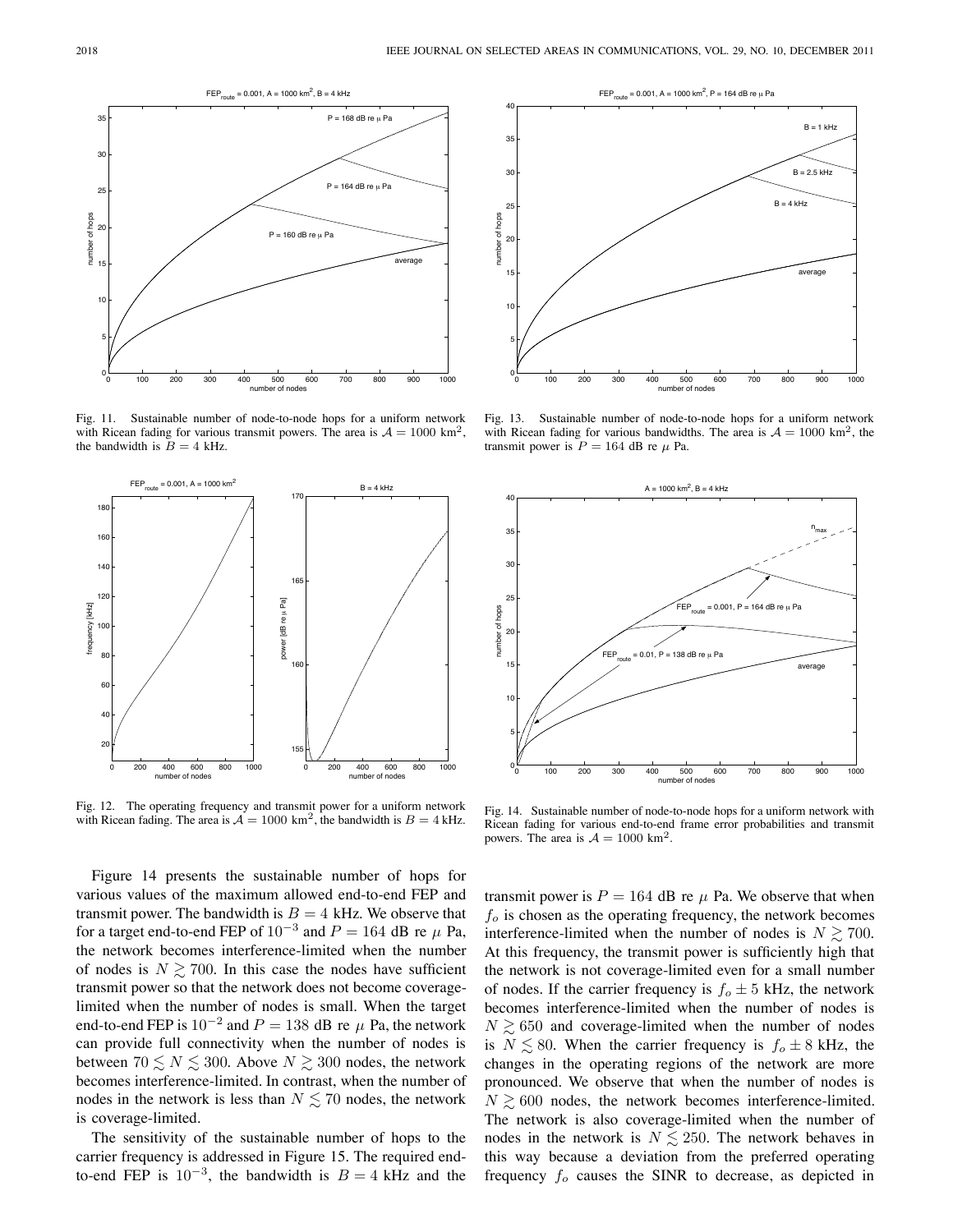

Fig. 15. Sustainable number of node-to-node hops for a uniform network with Ricean fading for various carrier frequencies:  $f_o$ ,  $f_o \pm 5$  kHz and  $f_o \pm 8$  kHz. The area is  $A = 1000$  km<sup>2</sup>, the bandwidth is  $B = 4$  kHz, the transmit power is  $P = 164$  dB re  $\mu$  Pa.

Figure 4, and consequently, the sustainable number of hops decreases as well.

### *B. Hierarchical Sensor Network*

We present numerical examples that examine the relationships between the sustainable number of hops, the end-toend FEP, the signal power, and the bandwidth. The target (maximum allowed) end-to-end FEP is  $p_{\text{route}}^{\text{max}} = 10^{-3}$  for hoth the collector and the sensor networks. We assume that both the collector and the sensor networks. We assume that the hierarchical sensor network utilizes the data gathering protocol 1. Hence, the average number of collector-to-collector hops,  $\overline{n}_c$ , and sensor-to-sensor hops,  $\overline{n}_s$ , are calculated for  $\delta = \frac{1}{2}$ .<br>We

We present an example of a sensor network with 10000 sensors and 200 collectors deployed uniformly over a circular network of area  $A = 10000$  km<sup>2</sup>. Hence, there are  $N_c = 50$  sensors per collector. Each collector's coverage area is  $A_c \approx 50$  km<sup>2</sup>. The performance of the collector network is presented in Figure 16. The collector's initial transmit power level is  $P_c = 152$  dB re  $\mu$  Pa and the bandwidth is  $B<sub>c</sub> = 4$  kHz. The corresponding performance of each collector's cell sensor network is presented in Figure 17. The sensor's initial transmit power level is  $P_s = 148$  dB re  $\mu$  Pa and the bandwidth is  $B_s = 4$  kHz. We assume that the collectors and the sensors have the ability to adjust their power levels, so that the sustainable number of hops through the network never exceeds the maximum number of hops. The figures present the sustainable number of hops, the preferred operating frequency and the transmit power. Clearly, we require the sustainable number of hops to be equal to the maximum number of hops in order to guarantee full connectivity. As we observe from Figures 16 and 17, this is the case for both the collector network and the sensor network. We also observe that the operating frequency for the collector network is different from the operating frequency for the sensor network. For example, the operating frequency for the collector network when the

number of collectors is  $K = 200$  is  $f_o(d_c) = 22.5$  kHz. However, the operating frequency for the sensor network when the number of sensors per collector cell is  $N_c = 50$ is  $f<sub>o</sub>(d<sub>s</sub>) = 125$  kHz. Hence, there is a sufficent frequency separation to ensure the operation of the hierarchical sensor network without any cross-interference between the collector network and the sensor network.

Figure 18 presents the sustainable number of sensor-tosensor hops in a collector cell for different values of the transmit power.<sup>5</sup> The bandwidth is  $B_s = 4$  kHz. The required end-to-end FEP is <sup>10</sup>−3. We observe that the sustainable number of hops decreases as we decrease the sensors transmit power. For example, a transmit power of  $P_s = 148$  dB re  $\mu$  Pa results in full connectivity in the collector cell: hence, data can be gathered from the entire area of the sensor field. However, if the transmit power is reduced to  $P_s = 140$  dB re  $\mu$  Pa, full connectivity cannot be achieved, as the network becomes interference-limited when the number of sensors in the collector cell is  $N \ge 32$ . In other words, a reduction of the sensors power essentially leads to a reduction in the area of the sensing field of the respective collector cell.

#### VI. CONCLUSIONS

We provided a communication theoretic analysis of underwater acoustic ad-hoc networks in the presence of interference. In particular, we studied the interdependence between the sustainable number of hops in the network, end-to-end FEP, power, and bandwidth allocation. We found that the region of the network where it provides full connectivity can be limited from below by coverage and from above by interference. When the number of nodes in the network is small, such that the available power is not sufficient to provide connectivity over a (large) area, the network is coveragelimited. As the number of nodes in the network increases while the network area remains constant, the distance between the nodes decreases, and the network becomes interferencelimited. Both the coverage-limited region and the interferencelimited region can be controled through a proper choice of the operating frequency and the transmit power. Specifically, when the operating frequency is chosen to maximize the SINR, the range of supported node densities (those for which full connectivity can be established) is widest. In contrast, if the operating frequency deviates from this value, or if the power is reduced from the minimum needed to achieve full connectivity, the range of supported densities narrows. We presented numerical examples that support these findings.

We also introduced a hierarchical sensor network architecture where the sensors and the collector stations operate in distinct layers. The hierarchical architecture was motivated by the fact that for each transmission distance there exists an operating frequency for which the SINR is maximized. We assumed a uniform distribution of both the sensors and the collectors over the finite area of the sensing field. The communication theoretic analysis supported by numerical examples showed that there is a sufficient frequency separation to ensure the operation of the hierarchical sensor network without

<sup>5</sup>Recall that these absolute values may scale depending upon the fixed losses and the noise level used for a particular system's link budget.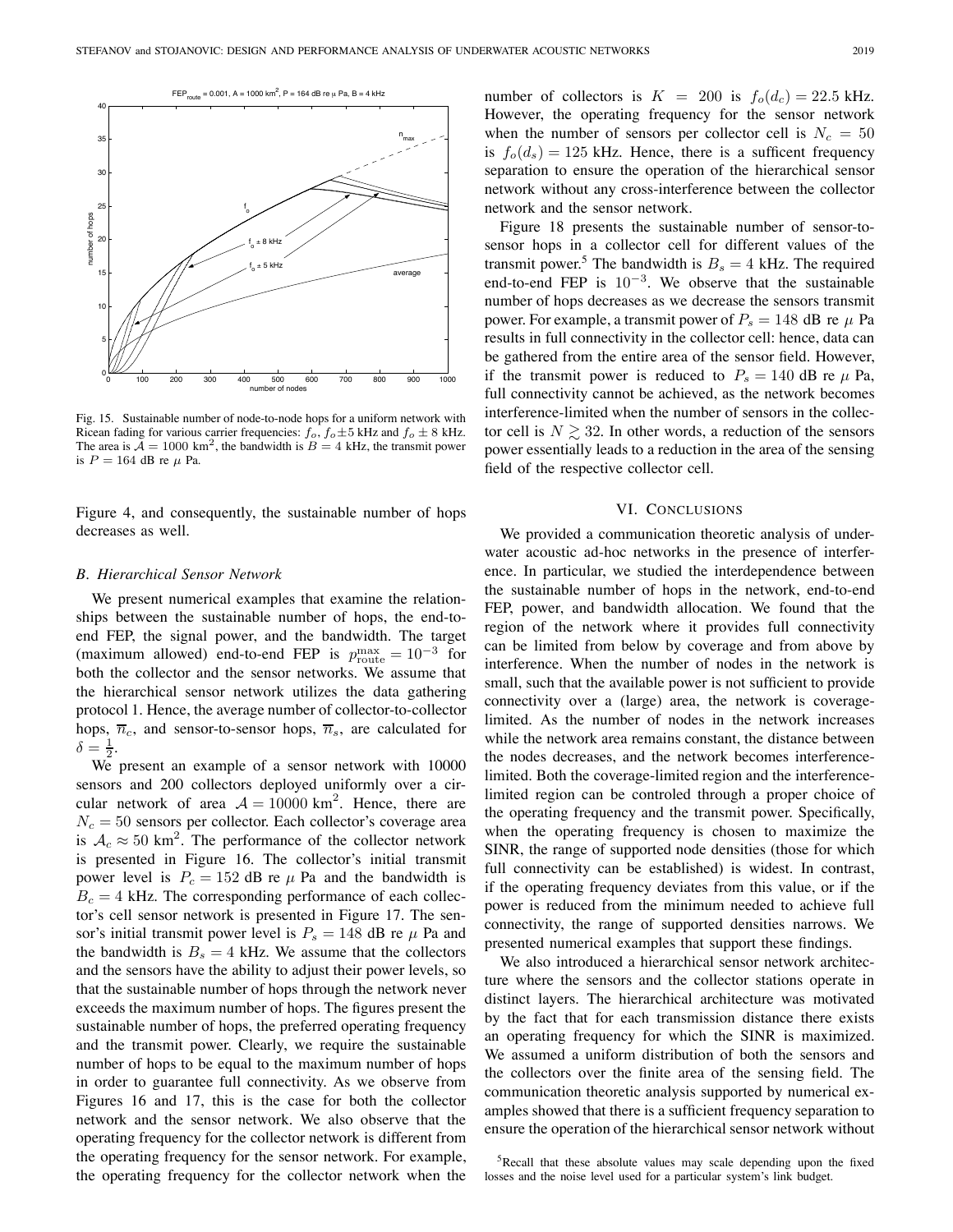

Fig. 16. Sustainable number of hops for a uniform network of collector stations with Ricean fading, operating frequency and transmit power. The bandwidth is  $B<sub>c</sub> = 4$  kHz.

any cross-interference between the collector network and the sensor network. This fact speaks in favor of a hierarchical architecture for the design of future underwater acoustic sensor networks.

#### **REFERENCES**

- [1] Special Issue on Underwater Wireless Communications and Networks, IEEE J. Sel. Areas Commun., Dec. 2008.
- [2] Special Issue on Underwater Networks, Ad Hoc Networks, Elsevier, Jun. 2009.
- [3] R. Headrick and L. Freitag, "Growth of Underwater Communication Technology in the U.S. Navy," IEEE Commun. Mag., pp. 80–82, Jan. 2009.
- [4] M. Stojanovic and J. Preisig, "Underwater Acoustic Communication Channels: Propagation Models and Statistical Characterization," IEEE Commun. Mag., pp. 84–89, Jan. 2009.
- [5] M. Stojanovic, "On the Relationship Between Capacity and Distance in an Underwater Acoustic Channel," ACM SIGMOBILE Mobile Comp. Commun. Rev., vol. 11, No. 4, pp. 34–43, Oct. 2007.
- [6] L. Freitag *et al.*, "The WHOI Micro-Modem: An Acoustic Communications and Navigation System for Multiple Platforms," in Proc. MTS/IEEE Oceans Conference, pp. 1086–1092, Washington, D.C., Sep. 2005.
- [7] M. Stojanovic, "Design and Capacity Analysis of Cellular-Type Underwater Acoustic Networks," IEEE J. Ocean. Eng., vol. 33, pp. 171–181, Apr. 2008.
- [8] C. E. Perkins, "Ad Hoc Networking," Addison-Wesley, 2001.
- [9] C.-K. Toh, "Ad Hoc Mobile Wireless Networks," Prentice-Hall, 2002.
- [10] M. Stojanovic and L. Freitag, "Multichannel Detection for Wideband Underwater Acoustic CDMA Communications," IEEE J. Ocean. Eng., vol. 31, pp. 685–695, Jul. 2006.
- [11] P. Casari, S. Marella, and M. Zorzi, "A Comparison of Multiple Access Techniques in Clustered Underwater Acoustic Networks," in Proc. IEEE OCEANS, Aberdeen, Scotland, 2007.
- [12] L. Linton, P. Conder, and M. Faulkner, "Multiple-Access Communications for Underwater Acoustic Sensor Networks Using OFDM-IDMA," in Proc. MTS/IEEE OCEANS, Biloxi, MS, 2009.
- [13] M. Molins and M. Stojanovic, "Slotted FAMA: a MAC protocol for underwater acoustic networks," in Proc. IEEE OCEANS Conference, Singapore, 2006.
- [14] B. Peleato and M. Stojanovic, "Distance Aware Collision Avoidance Protocol for Ad-Hoc Underwater Acoustic Sensor Networks," IEEE Commun. Lett., vol. 11, pp. 1025-1027, Dec. 2007.
- [15] M.-K. Park and V. Rodoplu, "UWAN-MAC: An Energy-Efficient MAC Protocol for Underwater Acoustic Wireless Sensor Networks," IEEE J. Ocean. Eng., vol. 32, pp. 710–720, Jul. 2007.
- [16] A. A. Syed, W. Ye, and J. Heidemann, "Comparison and Evaluation of the T-Lohi MAC for Underwater Acoustic Sensor Networks," IEEE J. Sel. Areas Commun., vol. 26, pp. 1731–1743, Dec. 2008.
- [17] H.-N. Ng, W.-S. Soh, M. Motani, "MACA-U: A Media Access Protocol for Underwater Acoustic Networks," in Proc. IEEE GLOBECOM, New Orleans, LA, 2008.
- [18] X. Guo, M. Frater, and M. Ryan, "Design of a Propagation-Delay-Tolerant MAC Protocol for Underwater Acoustic Sensor Networks," IEEE J. Ocean. Eng., vol. 34, pp. 170–180, Apr. 2009.
- [19] E. A. Carlson, P.-P. Beaujean, and E. An, "An Improved Location-Aware Routing Protocol for Mobile Underwater Acoustic Networks," in Proc. IEEE OCEANS Conference, Vancouver, Canada, 2007.
- [20] N. Nicolaou, A. See, P. Xie, J.-H. Cui, and D. Maggiorini, "Improving the Robustness of Location-Based Routing for Underwater Sensor Networks," in Proc. IEEE OCEANS Conference, Aberdeen, Scotland, 2007.
- [21] M. Zorzi, P. Casari, N. Baldo, and A. F. Harris III, "Energy-Efficient Routing Schemes for Underwater Acoustic Networks," IEEE J. Sel. Areas Commun., vol. 26, pp. 1754–1766, Dec. 2008.
- [22] D. Pompili, T. Melodia, and I. F. Akyldiz, "Distributed Routing Algorithms for Underwater Acoustic Sensor Networks," IEEE Trans. Wireless Commu., vol. 9, pp. 2934–2944, Sep. 2010.
- [23] N. B. Qadri and G. A. Shah, "Performance Evaluation of Ad-Hoc Routing Protocols in Underwater Acoustic Sensor Networks," in Proc. Wireless and Optical Communications Conference (WOCC), Shanghai, China, 2010.
- [24] O. Tonguz and G. Ferrari, "Ad Hoc Wireless Networks: A Communication-Theoretic Perspective," Wiley, 2006.
- [25] P. Qarabaqi and M. Stojanovic, "Statistical Modeling of a Shallow Water Acoustic Communication Channel," in Proc. Underwater Acoustic Measurements Conference, Nafplion, Greece, Jun. 2009.
- [26] A. Radosevic, J. Proakis, and M. Stojanovic, "Statistical Characterization and Capacity of Shallow Water Acoustic Channels," in Proc. IEEE OCEANS Conference, Bremen, Germany, May 2009.
- [27] L. Berkhovskikh and Y. Lysanov, "Fundamentals of Ocean Acoustics," Springer, 1982.